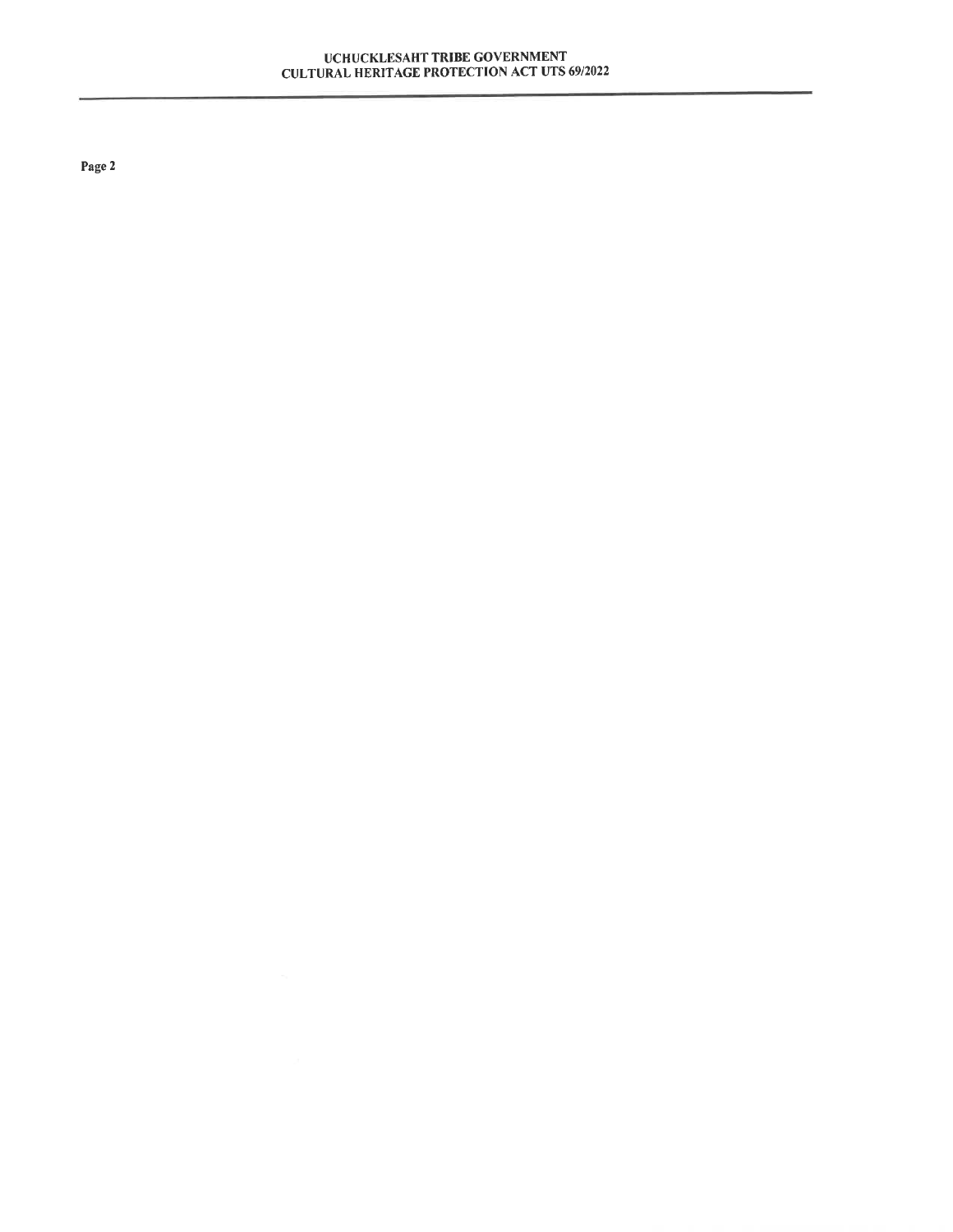$\sim 100$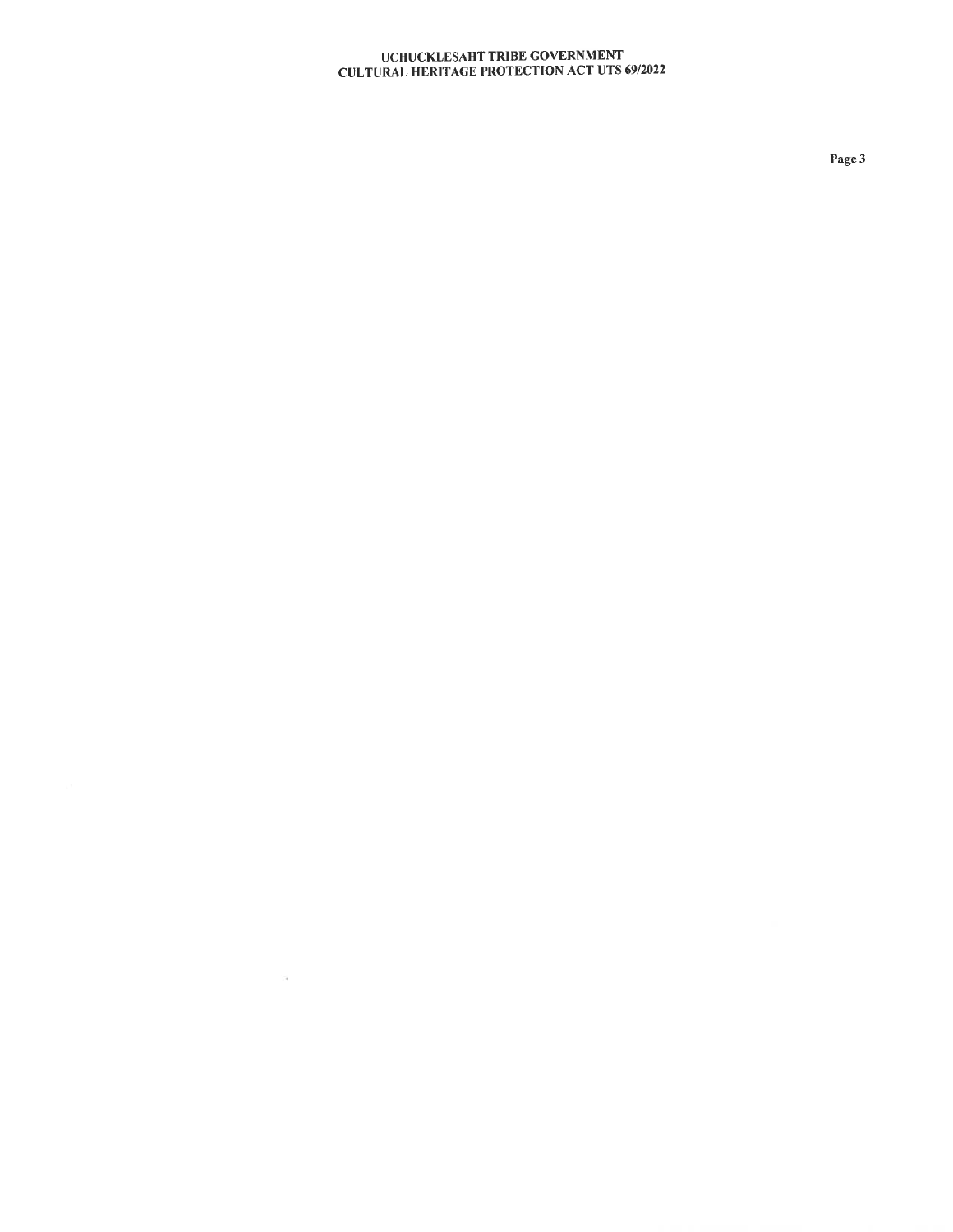## **TABLE OF CONTENTS**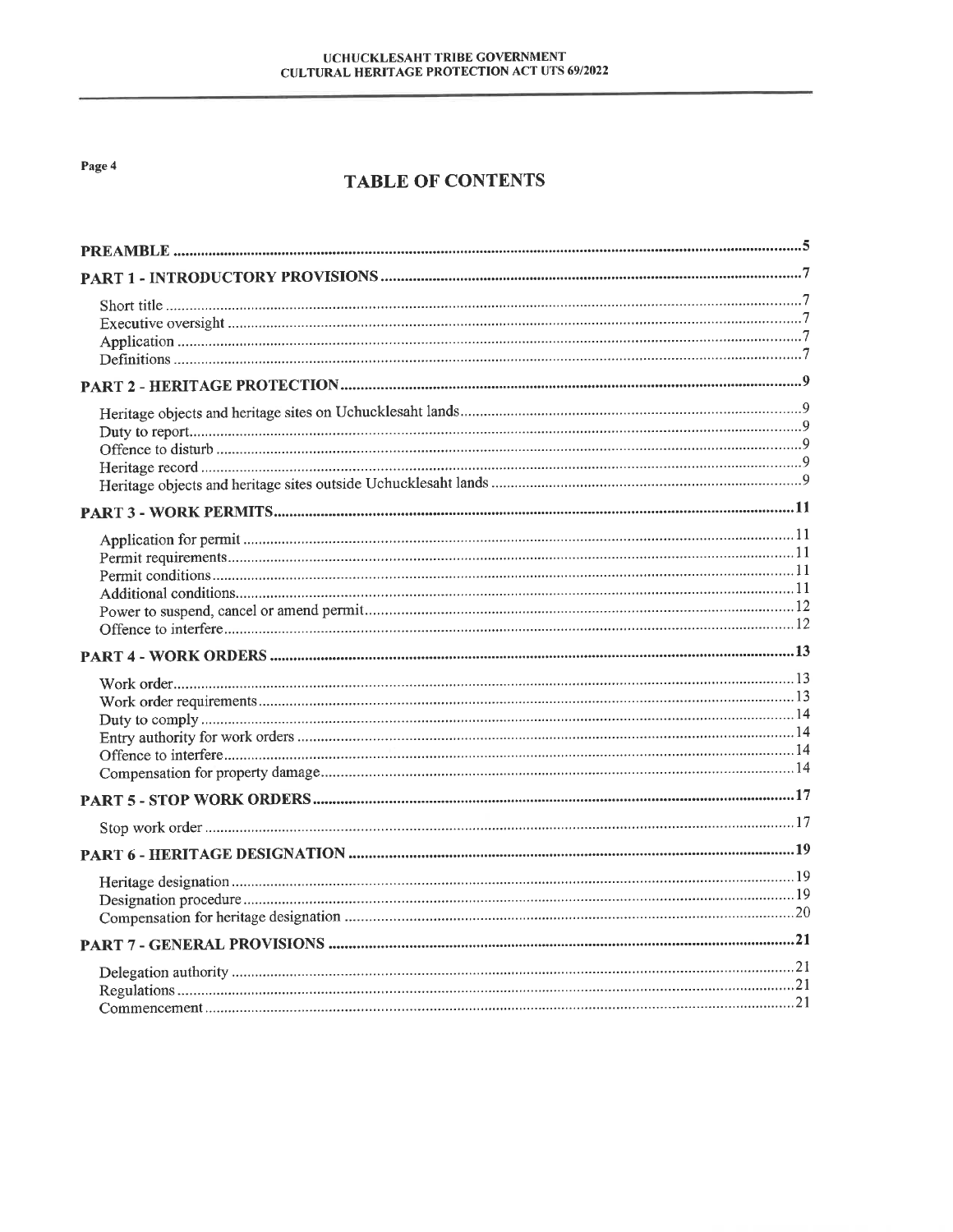#### PREAMBLE

The Uchucklesaht Tribe asserts that we have occupied, benefited from and governed our Hahoulthee (traditional territory) since time immemorial. Through our inherent right to selfgovernment, the Uchucklesaht Tribe has preserved and protected our traditional territory and we accept the obligations and responsibilities inherent in governing Uchucklesaht lands.

Our sacred principles require us to protect objects and sites of archaeological, historical or cultural significance to Uchucklesaht Tribe and to treat them with the utmost respect and sensitivity. These objects and sites are core to our culture and demonstrate our deep and longstanding connection to our lands.

The Uchucklesaht Tribe adopts this Act based on these values.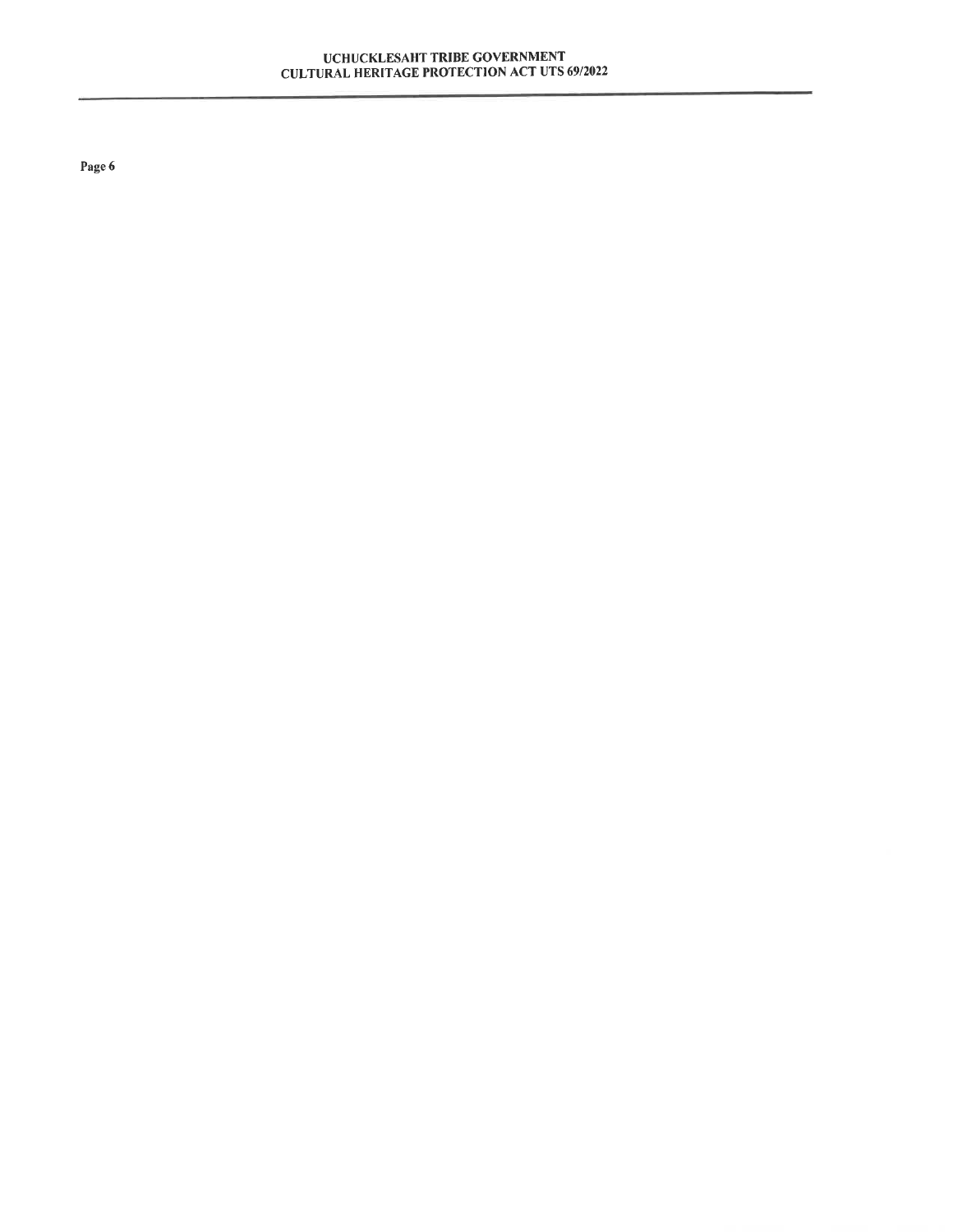## PART 1 - INTRODUCTORY PROVISIONS

#### Short title

1.1 This Act may be cited as the Cultural Heritage Protection Act.

#### Executive oversight

1.2 The member of the Executive holding the lands and resources portfolio is responsible for the executive oversight of this Act.

#### Application

- 1.3 (a) This Act is enacted under
	- (i) 21.2. 1 of Chapter 21 of the Maa-nulth Treaty,
	- (ii) section  $3.2(p)$  of the Constitution, and
	- (iii) section  $3.1(a)(i)$  of the Foreshore Agreement.
	- (b) Unless otherwise provided in this Act, this Act applies to all Uchucklesaht lands.
	- (c) This Act does not apply to the Uchucklesaht Tribe as represented by the Uchucklesaht government.
	- (d) For certainty, in accordance with 21.3.1 of Chapter 21 of the Maa-nulth Treaty, the Heritage Conservation Act (British Columbia) does not apply on Uchucklesaht lands.

#### Definitions

1.4 In this Act,

"director" means the director of lands and resources;

"disturb" means to modify, alter, damage, desecrate, destroy, remove or relocate;

"excavation activity" means the removal of an area of land that is more than one metre in depth or one metre in length;

"heritage designation" means a designation made under section 6.1(a);

"heritage object" means, whether designated under this Act or not,

(a) archaeological human remains located or found on Uchucklesaht lands that are not the subject of a police or a coroner investigation, or

Page?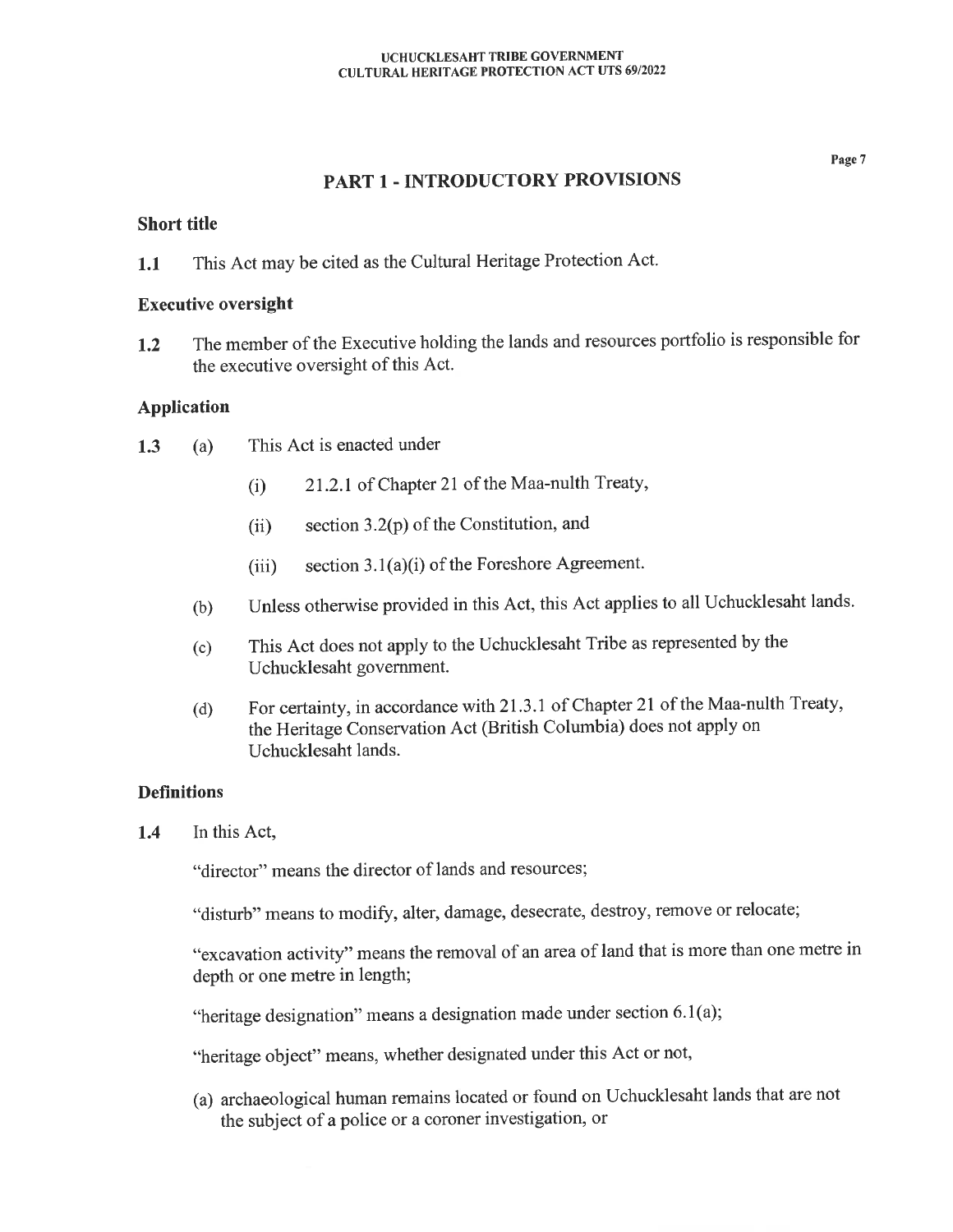(b) an object, including a culturally modified tree but excluding any other plant or animal, of archaeological, historical or cultural significance to Uchucklesaht Tribe that is not the personal property of a person;

"heritage site" means, whether designated under this Act or not, lands that have archaeological, historical or cultural significance to Uchucklesaht Tribe;

"heritage work" means a physical examination or other research necessary to

- (a) identify the heritage value of an object or land,
- (b) reveal the history of land, which may include the recording, removal and analysis of anything necessary for the purpose of the work, or
- (c) if the object or land is a heritage object or heritage site, establish the need for heritage designation or conformance with heritage designation requirements;

"work order" means an order issued under section 4.1(a);

"work permit" means a permit issued under section 3.1(b);

"qualified archaeologist" means an individual who is a member in good standing with the British Columbia Association of Professional Archaeologists.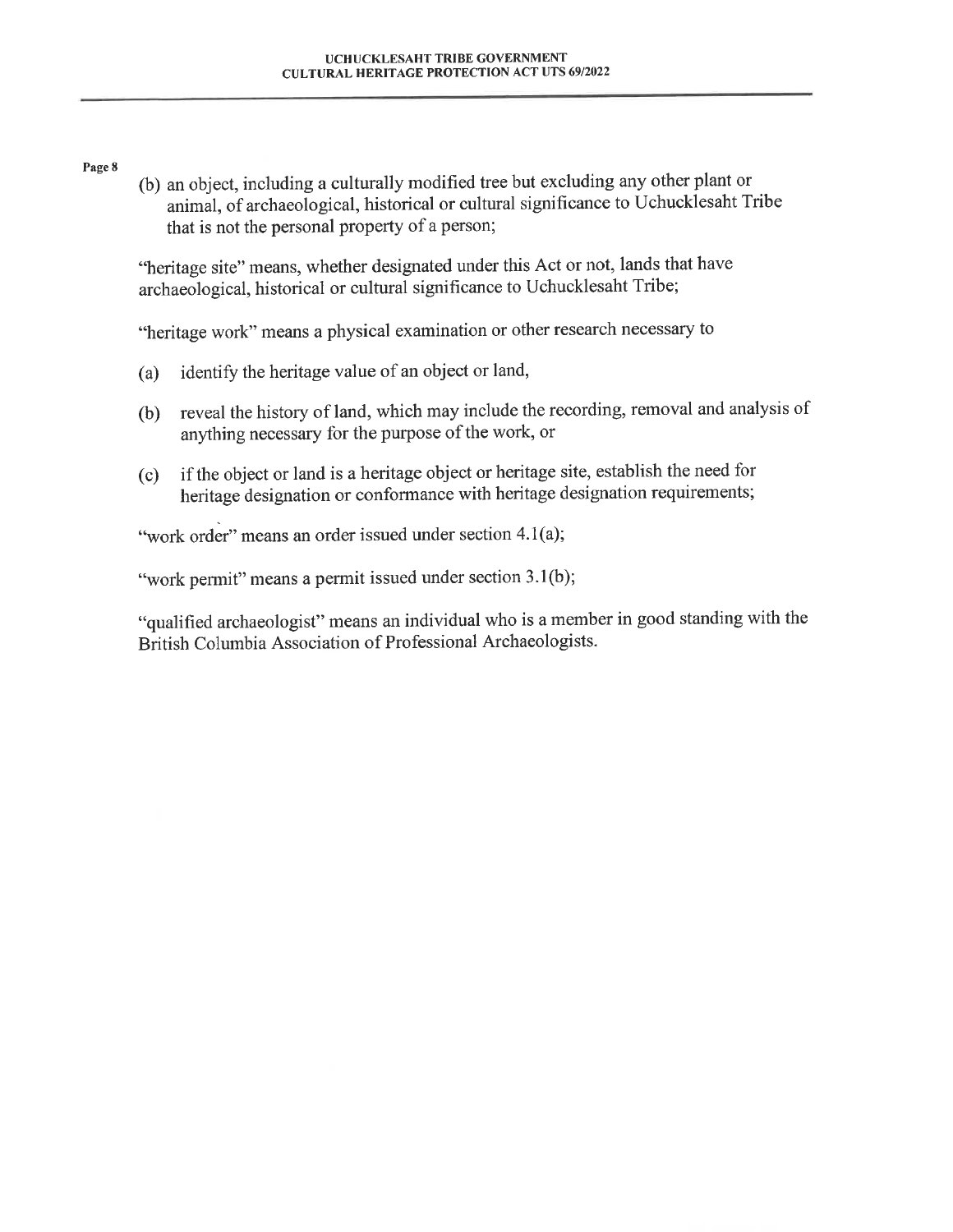## PART 2 - HERITAGE PROTECTION

## Heritage objects and heritage sites on Uchucklesaht lands

2.1 For certainty, Uchucklesaht Tribe owns any object discovered in a heritage site after the effective date unless another person establishes ownership of that object.

## Duty to report

2.2 A person who discovers a possible heritage object or heritage site on Uchucklesaht lands must report the discovery to the Executive within 30 days.

## Offence to disturb

2.3 Subject to section  $6.1(b)$ (iii), a person must not disturb a heritage object or a heritage site or undertake any excavation activity on Uchucklesaht lands except as authorized by a work permit or required by a work order.

## Heritage record

2.4 The director must keep a record of all heritage objects and heritages sites known to the director and make that record available for examination and inspection by Uchucklesaht citizens at the Uchucklesaht administrative office during regular business hours.

#### Heritage objects and heritage sites outside Uchucklesaht lands

2.5 If a heritage object or heritage site is discovered outside Uchucklesaht lands, the Executive may seek to negotiate on behalf of Uchucklesaht Tribe the ownership, return, care, custody or control of the heritage object or heritage site.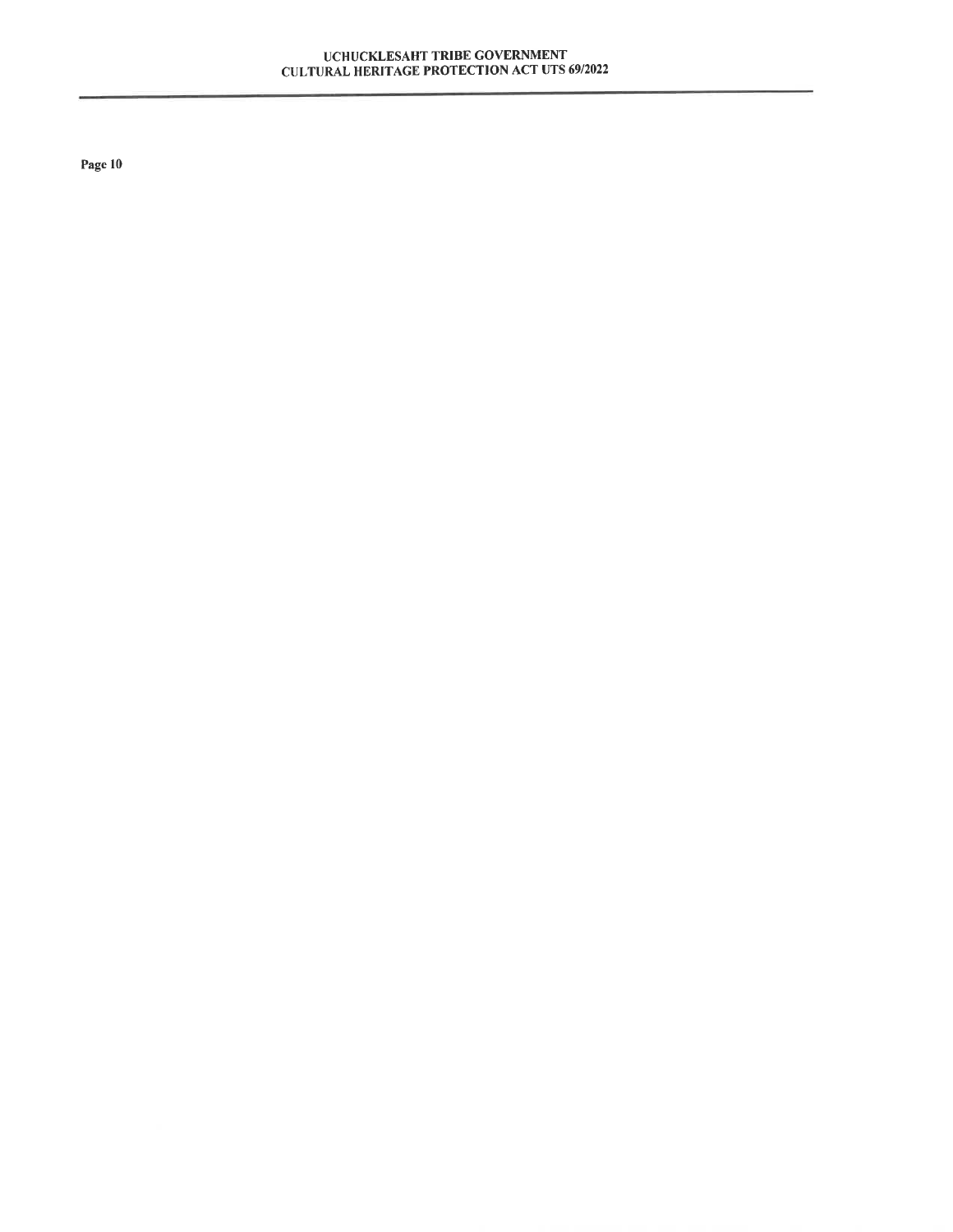## PART 3 - WORK PERMITS

### Application for permit

- 3.1 (a) An application for a work permit must be submitted to the director in the prescribed fonn with the prescribed fee.
	- (b) If the director determines that an application submitted under subsection (a) is complete and satisfactory, the director may issue a work permit authorizing heritage work.

#### Permit requirements

- 3.2 A work permit must specify
	- (a) the permit holder,
	- (b) the work authorized by the permit,
	- (c) the area to which the permit applies, and
	- (d) how long the permit is to remain in effect.

#### Permit conditions

3.3 A work permit does not authorize entry onto land or into a building without the permission of the owner or occupier.

#### Additional conditions

- 3.4 A work permit may include any terms or conditions the director considers necessary or advisable, including
	- (a) requiring the permit holder to consult with or obtain the consent of one or more persons whose heritage the object or site represents or may represent,
	- (b) requiring the permit holder to provide the director with plans or reports satisfactory to the director,
	- (c) requiring that the heritage investigation be carried out by a qualified archaeologist or another person the director considers appropriate,
	- (d) specifying any approvals, rules, procedures or ceremonies that must be obtained, held or followed if evidence of human remains is discovered or before disturbing a heritage object or possible heritage object,
	- (e) specifying a repository for heritage objects that are disturbed, or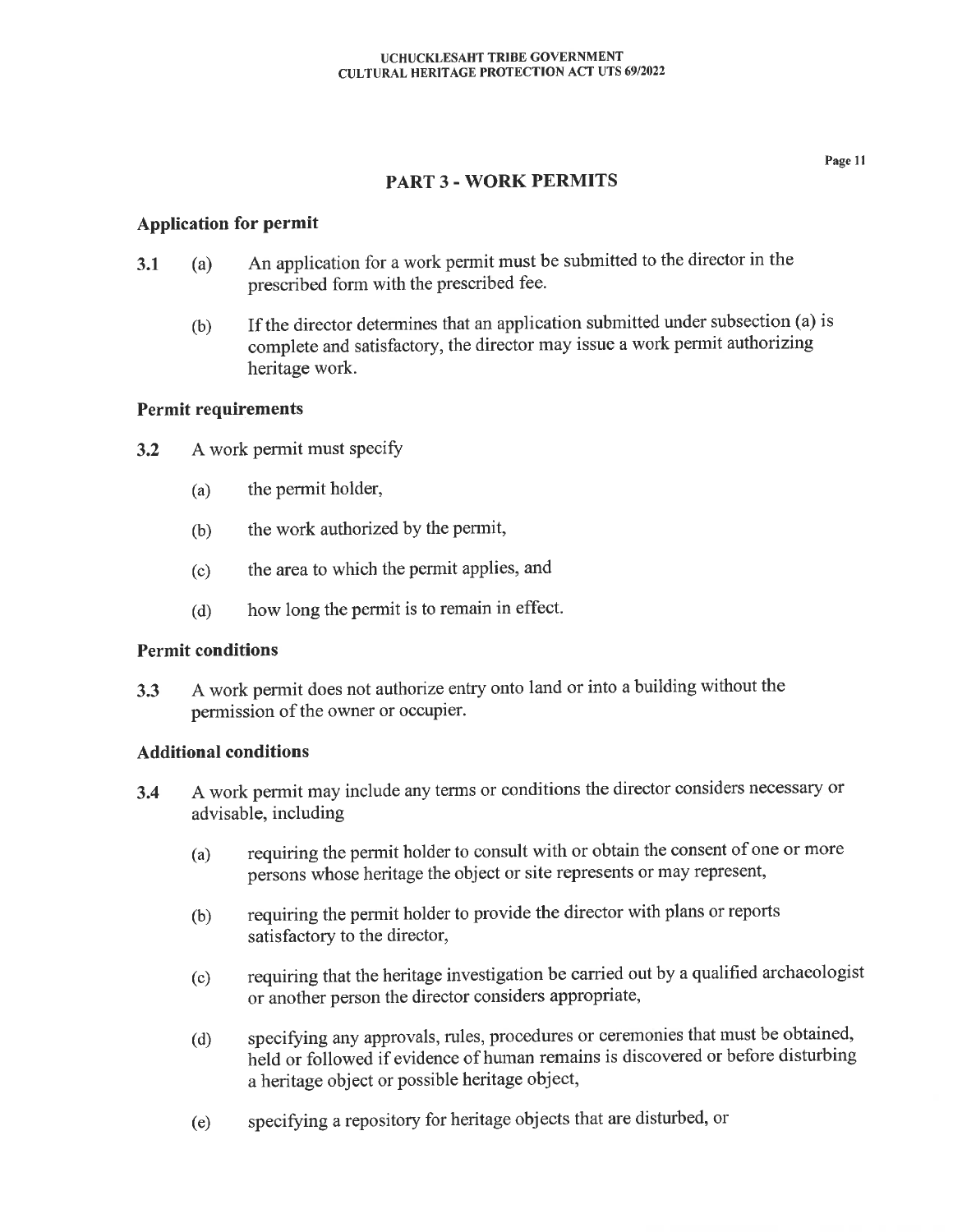- (f) requiring that the permit holder take actions to preserve the integrity and condition of land covered by the permit while the permit remains in effect.
- 3.5 A permit holder must comply with all the terms and conditions of the work permit.

### Power to suspend, cancel or amend permit

- 3.6 (a) The director may suspend, cancel or amend a work permit if the director has reasonable grounds to believe that
	- (i) the permit application omitted a material fact or contained false or misleading information relevant to a material fact,
	- (ii) the permit holder has not complied with the permit,
	- (iii) the permit holder has contravened a provision of this Act or a regulation, or
	- (iv) any other prescribed consideration applies.
	- (b) If the director determines that it is necessary or advisable, the director may at any time amend a work permit to impose additional conditions or change existing terms.

## Offence to interfere

3.7 A person must not interfere with work authorized under a work permit.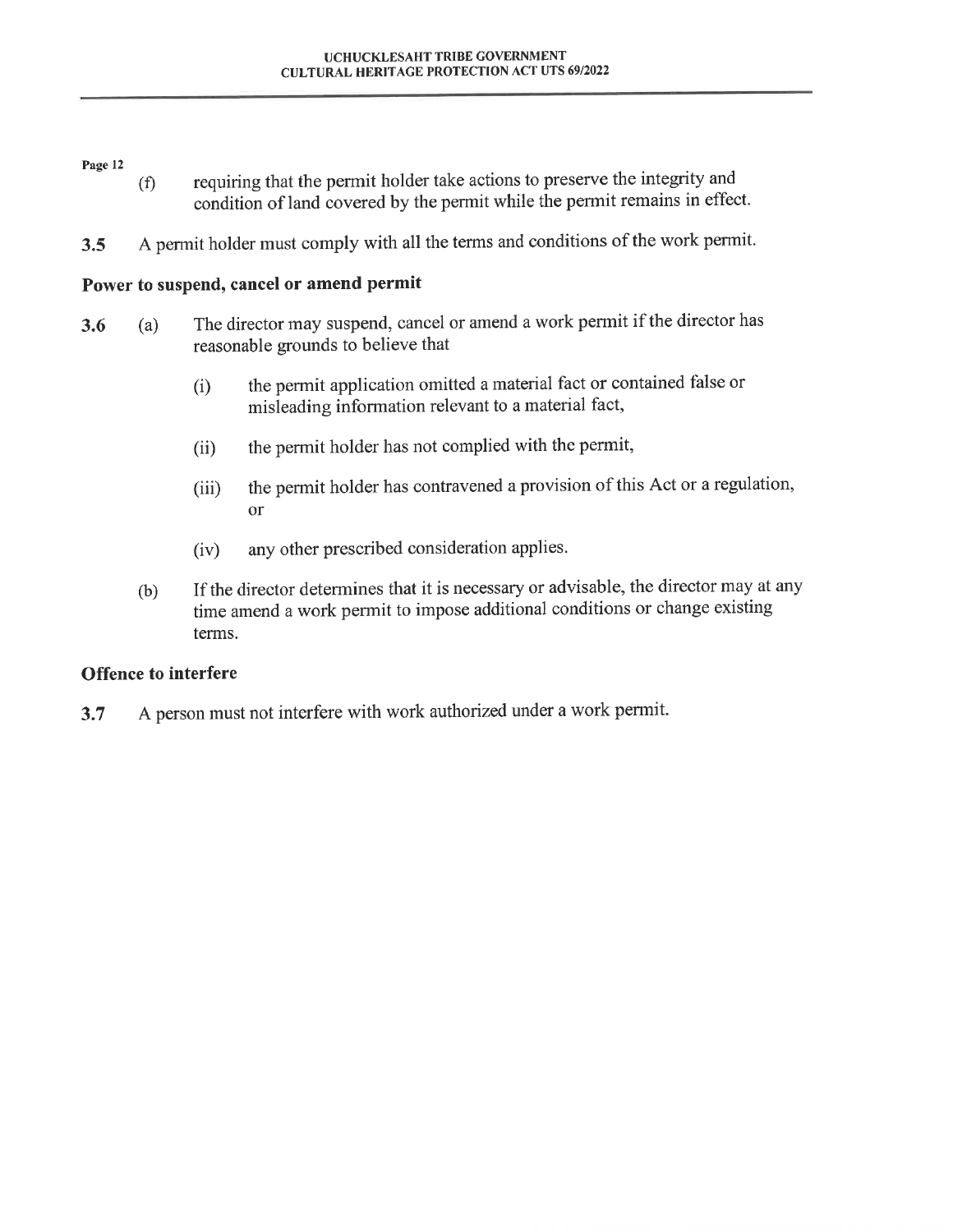## PART 4 - WORK ORDERS

#### Work order

- 4.1 (a) If the director considers that an object or land located on Uchucklesaht lands
	- (i) is or may be a heritage object or heritage site, and
	- (ii) for any reason, is likely to be disturbed, is being disturbed or has been disturbed,

the director may order that heritage work be conducted.

- (b) If a work order relates to any of the following activities, the director may require the person removing, expropriating, extracting, subdividing or developing the object or land to undertake or pay for the heritage investigation:
	- (i) removal of an object or land from Uchucklesaht lands;
	- (ii) expropriation of Uchucklesaht lands by British Columbia or Canada;
	- (iii) extraction or harvesting of resources from land;
	- (iv) subdivision of land; or
	- (v) development of land.

#### Work order requirements

- 4.2 A work order must specify
	- (a) the person who is the subject of the order,
	- (b) the purpose of the heritage work,
	- the area to which the order applies, and (c)
	- how long the order is to remain in effect. (d)

#### Additional terms and conditions

- 4.3 A work order may include any terms or conditions the director considers necessary or advisable, including
	- (a) requiring the person who is the subject of the order to consult with or obtain the consent of one or more persons whose heritage the property represents or may represent,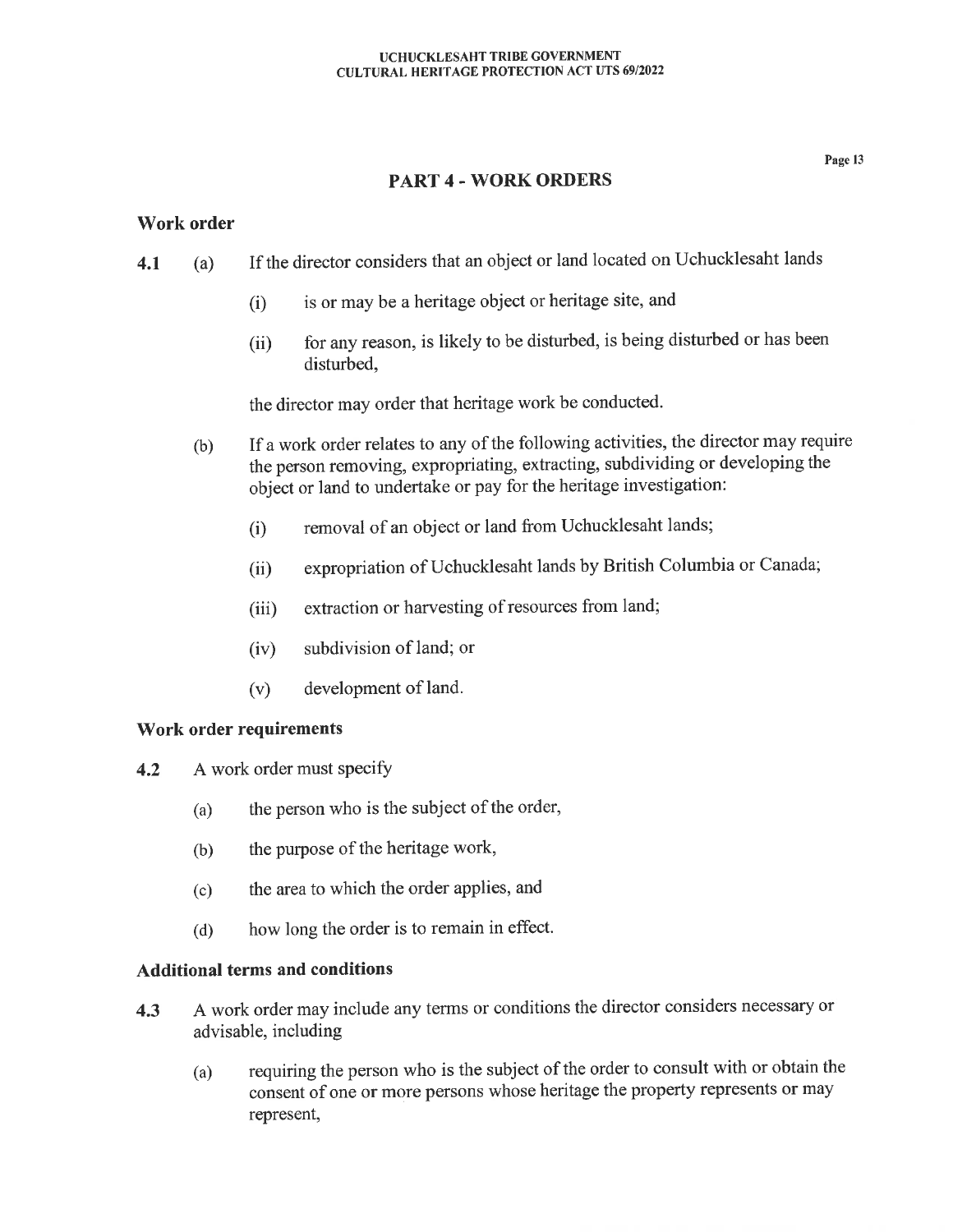#### page I4

- (b) requiring that the heritage investigation be carried out by a qualified archaeologist or another person the director considers appropriate,
- (c) requiring the person who is the subject of the order to provide the director with plans or reports satisfactory to the director,
- (d) specifying any approvals, rules, procedures or ceremonies that must be obtained, held or followed if evidence of human remains is discovered or before disturbing a heritage object or possible heritage object,
- (e) specifying a repository for heritage objects that are disturbed, or
- (f) requiring that the person who is the subject of the order take actions to ensure the preservation of the integrity and condition of land subject to the order while the order remains in effect.

#### Duty to comply

4.4 The person who is the subject of a work order must comply with all terms and conditions of the work order.

#### Entry authority for work orders

- 4.5 (a) A work authorizes the person who is the subject of the order and any person identified under section 4.3(b) to enter land identified in the order at any reasonable time for the purposes of the heritage work.
	- (b) Before entering land under subsection (a), a person must make reasonable attempts to notify the owner or occupier of the land and, if requested, present proof of authorization.
	- (c) Nothing in this section or in a work order authorizes entry into a building without the permission of the owner or occupier.

#### Offence to interfere

4.6 A person must not interfere with work required under a work order.

#### Compensation for property damage

- 4.7 (a) A person whose property is damaged as a result of work required under a work order may apply in the prescribed fonn to the Executive for compensation for the damage.
	- (b) An application under subsection (a) must be made no later than six months after the expiry of the work order.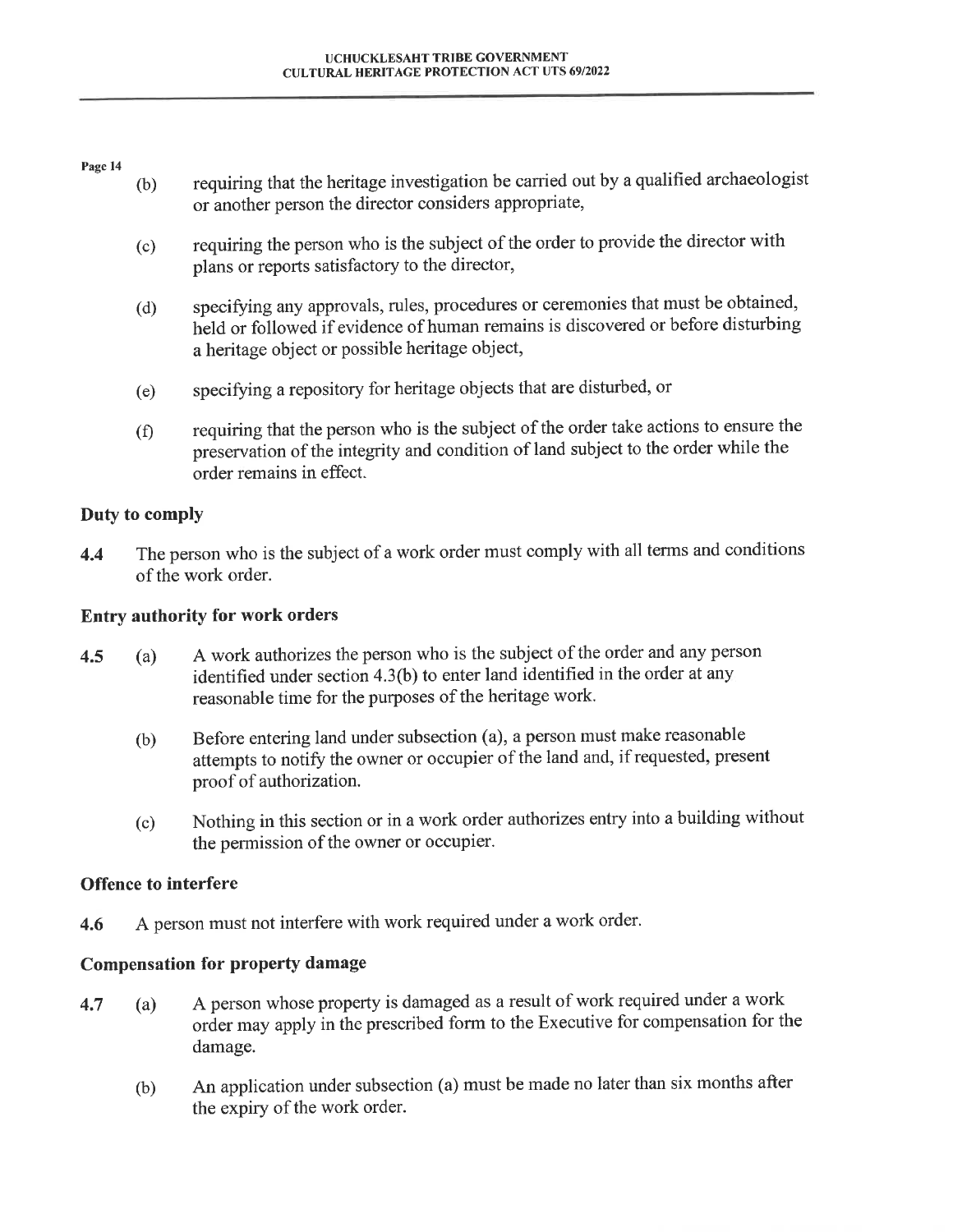- (c) In determining an application made under subsection (a), the Executive may consider
	- (i) whether one of the circumstances set out in section 4. 1 (b) applies and the applicant is the person removing, expropriating, extracting, subdividing or developing the object or land,
	- (ii) the condition of the property before it was damaged,
	- (iii) the extent of the damage,
	- (iv) the current and proposed uses of the property, or
	- (v) any other matters the Executive decides are relevant.
- (d) If the Executive determines, in its sole discretion, that compensation to the applicant is warranted, the Executive may grant compensation to the applicant in an amount that is no more than commensurate with the damage to the property caused by the heritage work.
- (e) For certainty, the Executive may grant compensation under subsection (d) in an amount that is less than commensurate with the damage to the property caused by the heritage investigation ordered under section 4.1(a).
- (f) The Executive must
	- (i) notify the applicant of its decision within 60 days of receiving an application under subsection (a), and
	- (ii) advise the applicant of the applicant's right to request a review of the decision in accordance with subsection (g).
- (g) A person who has received notification under paragraph (f)(ii) may request a review of the compensation decision under the Administrative Decisions Review Act.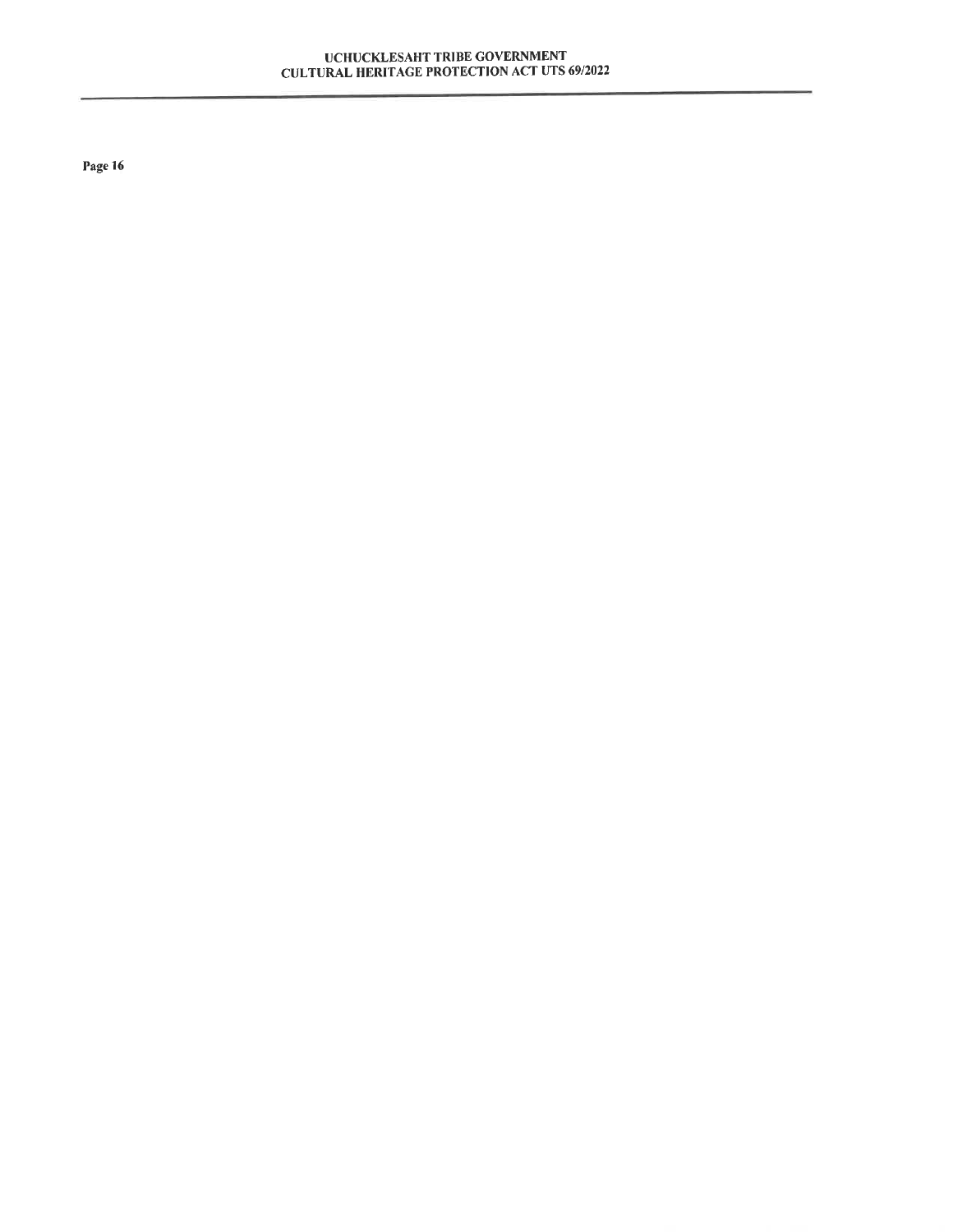Page 17

## PART 5 - STOP WORK ORDERS

#### Stop work order

- 5.1 (a) If the director considers that an object or land
	- (i) is or may be a heritage object or heritage site, and
	- (ii) for any reason, is likely to be disturbed, is being disturbed or has been disturbed,

the director may issue a stop work order that prohibits any disturbance of the object or land for a period of up to 120 days.

- (b) The director may include in the stop work order any terms or conditions the director considers appropriate.
- (c) The director may extend a stop work order or issue further stop work orders in relation to the same object or land.

#### Duty to comply

5.2 The person who is the subject of a stop work order must comply with all terms and conditions of the stop work order.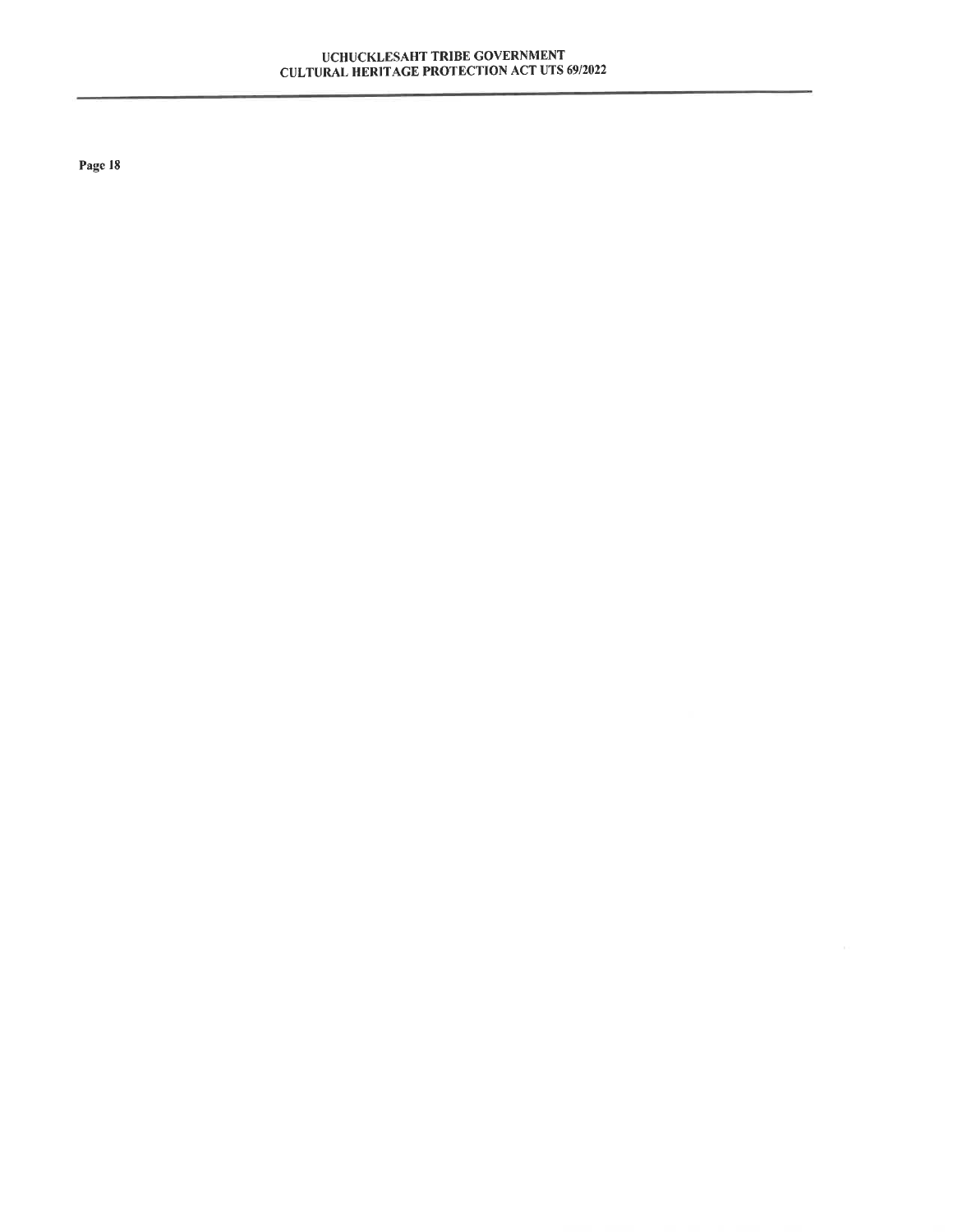#### Page 19

### PART 6 - HERITAGE DESIGNATION

#### Heritage designation

6.1 (a) The director may designate

- (i) an object as a heritage object, or
- (ii) land as a heritage site.
- (b) A heritage designation may specify one or more of the following:
	- (i) policies or procedures regarding the provision of financial or other support for the conservation of the heritage object or heritage site;
	- (ii) rules respecting access by Uchucklesaht citizens or the public to the heritage object or heritage site;
	- (iii) the types of disturbances to the land which may be made without a work permit; and
	- (iv) policies or procedures concerning the issuing of a work permit in respect of the heritage object or heritage site.

#### Designation procedure

- 6.2 Before a heritage designation is made, the director must deliver notice in accordance with Uchucklesaht law of the proposed designation to each of the following persons:
	- (a) in the case of an object,
		- (i) the person who has possession of the object, if any,
		- (ii) each person who, according to the records of the personal property registry established under the Personal Property Security Act (British Columbia), has a registered interest in the object, and
		- (iii) any other person who, in the opinion of the director, has or may have a proprietary interest in the object;
	- (b) in the case of land, each person who has an interest in or licence in relation to the land; and
	- (c) any other prescribed person.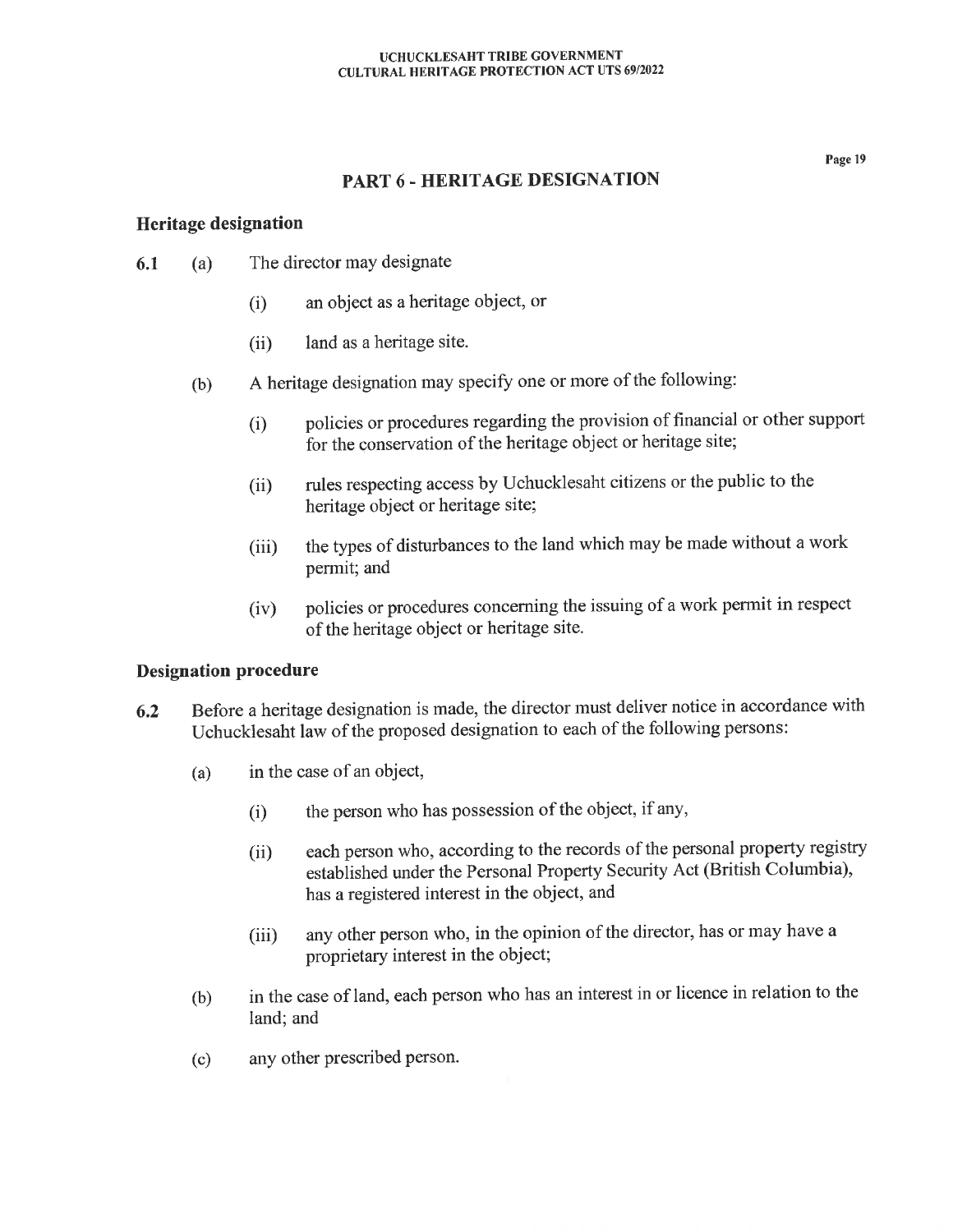#### Page 20 Compensation for heritage designation

- 6.3 (a) If a heritage designation causes or will cause at the time of designation a loss in value of an object or land, the owner of that object or land may apply to the Executive for compensation for the loss in value.
	- (b) An application under subsection (a) must be made no later than six months after the heritage designation is made.
	- (c) If the Executive determines, in its sole discretion, that compensation to the applicant is warranted, the Executive may grant compensation to the applicant in an amount that is no more than commensurate with the loss in value of the designated object or land.
	- (d) For certainty, the Executive may grant compensation under subsection (c) in an amount that is less than commensurate with the loss in value of the designated object or land.
	- (e) The Executive must
		- (i) notify the applicant of its decision within 60 days of receiving an application under subsection (a), and
		- (ii) advise the applicant of the applicant's right to request a review of the decision in accordance with subsection (f).
	- (f) A person who has received notification under subsection (e) may request a review of the compensation decision under the Administrative Decisions Review Act.